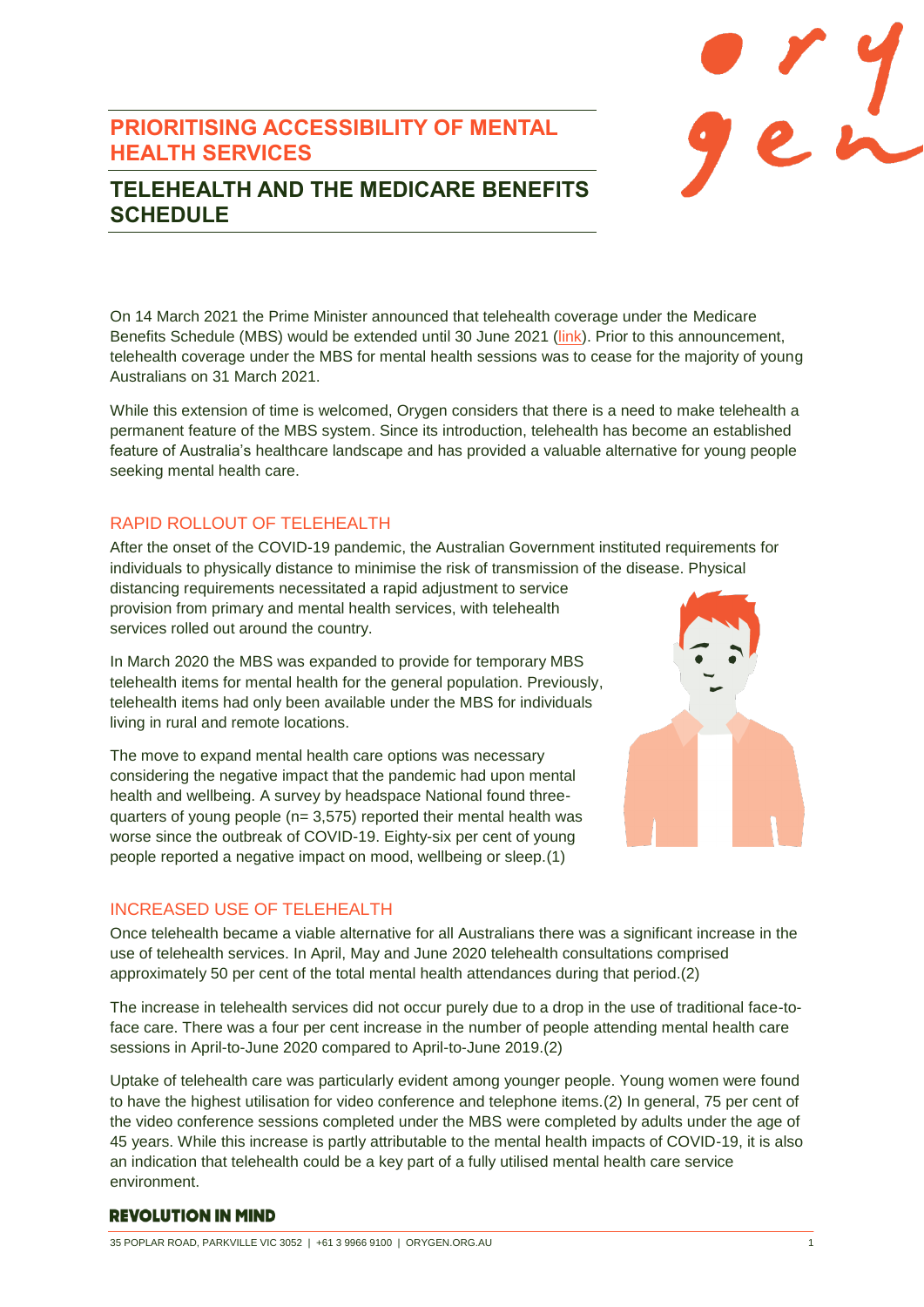### THE EFFECTIVENESS OF TELEHEALTH



There is evidence demonstrating the effectiveness of telehealth for people experiencing mental ill-health. A systematic review of video-conference psychological treatments for anxiety found positive evidence of its effectiveness.(3) A systematic review of telehealth for depression stated that telehealth was a viable alternative to more traditional care arrangements.(4) A similar study of military veterans with post-traumatic stress disorder (PTSD) found that in the majority of cases, telehealth options were as effective in reducing PTSD symptoms as in-person interventions.(5)

Across a range of mental health domains, it has been found that video-conferencing is a viable alternative to face-toface clinical services for a variety of populations, and is associated with good user satisfaction and provides similar

treatment outcomes.(6)

#### YOUNG PEOPLE'S EXPERIENCES OF TELEHEALTH

A national survey by headspace found that most young people positive experience with telehealth. Ninety-four per cent agreed that they had a positive experience with headspace and 78 per cent agreed that the mode of telehealth service they received was suitable for their needs.(7) Half of all young people surveyed indicated that they would like to use telehealth in the future.

A survey of young people attending Orygen headspace services found that telehealth was perceived positively due to three primary reasons: the convenience and accessibility of telehealth; the ability to flexibly access services while balancing educational and employment burdens; and the additional comfort that can come with minimising the interpersonal challenges present in a face-to-face clinical environment.

Telehealth can also be beneficial for young people who may struggle to access face-to-face care. A study on the use of digital interventions for young people during the COVID-19 pandemic found that high levels of social isolation, psychological distress and worrying were associated with a positive attitude towards digital interventions. This study further found that severe levels of distress and worry were associated with increased use of digital health interventions.(8) These findings demonstrate the value of telehealth. Young people who are experiencing challenges such as social isolation, distress and worry are less likely to engage with services and can face barriers in maintaining service engagement. (9, 10)

While the Australian data on young people and their use of telehealth is encouraging, there are a proportion of young people who are struggling to engage with telehealth. Seven per cent of young people who responded to headspace's national survey felt that the telehealth mode of service was not suitable for their needs. The reasons that young people may negatively perceive telehealth include technological challenges, concerns around confidentiality and missing the engagement that comes with face-to-face care.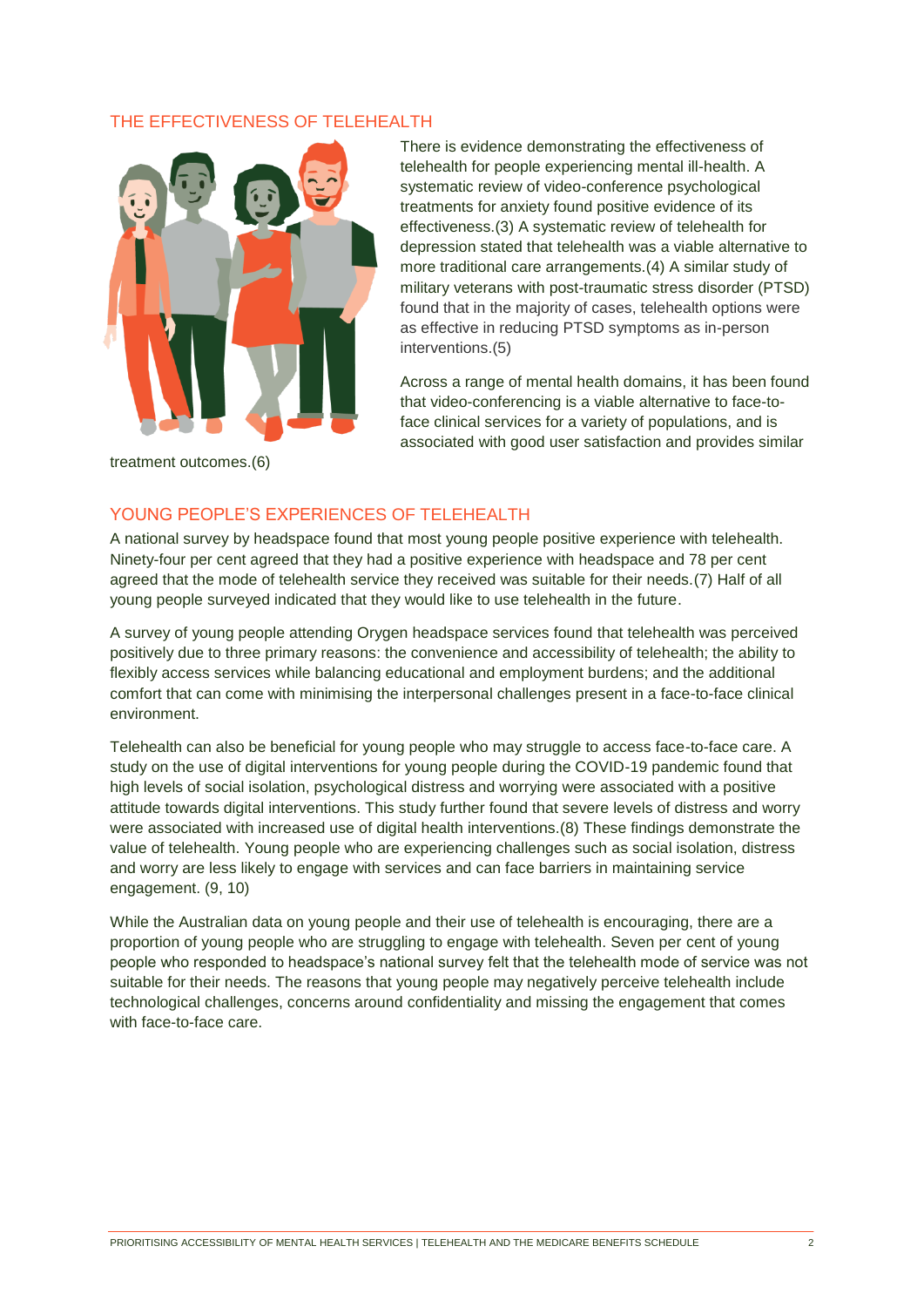#### **CONCLUSION**

Neither face-to-face care nor telehealth are appropriate in all circumstances. Both forms of care have their advantages and their disadvantages. However, the experiences of the COVID-19 pandemic have shown that Australia can operate within a mental health care system that provides young people with the flexibility to choose whether face-to-face care or telehealth, or a combination of both, is more appropriate for their needs. If the MBS returns to only covering face-to-face mental health care, the Government is limiting the role that telehealth can play in Australia's health care system and some young people may miss out on the mental health care they need.